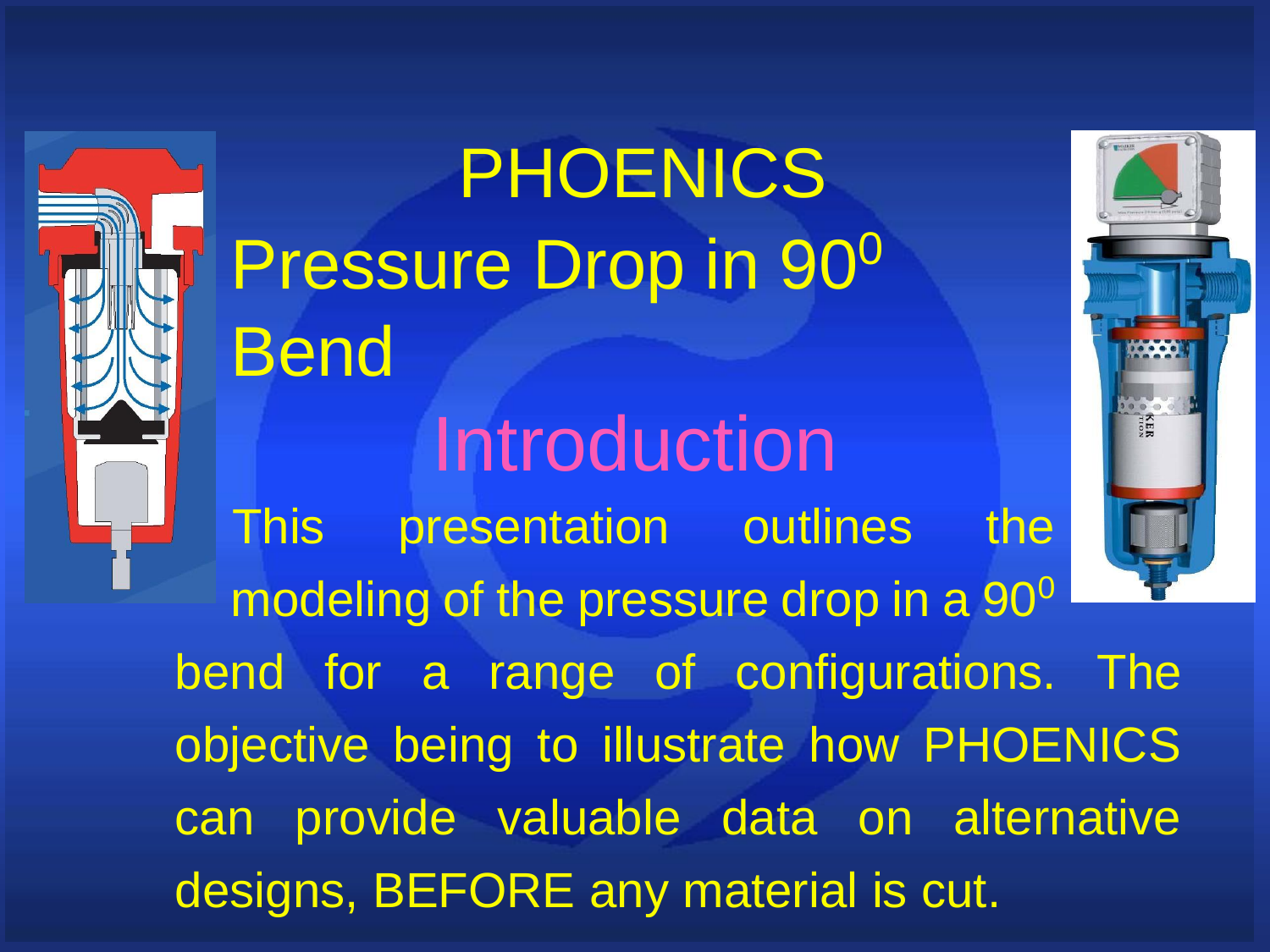### The Geometry



An approximation of the current Walker Filtration inlet design in the PHOENICS VR viewer.

The inlet has a diameter of 20mm and is pressurised to 3Bar. The working fluid at the inlet is air at 20<sup>o</sup>C.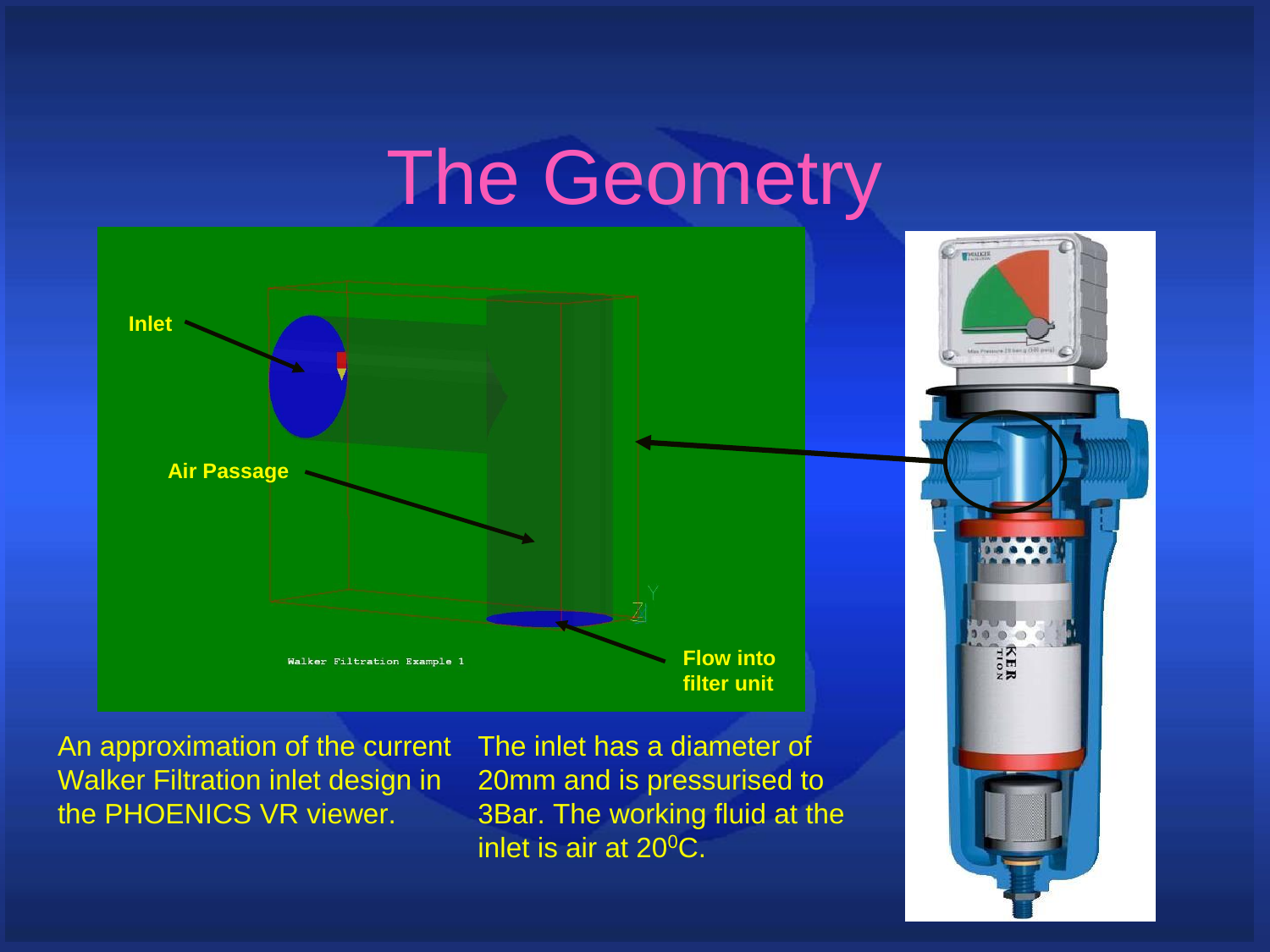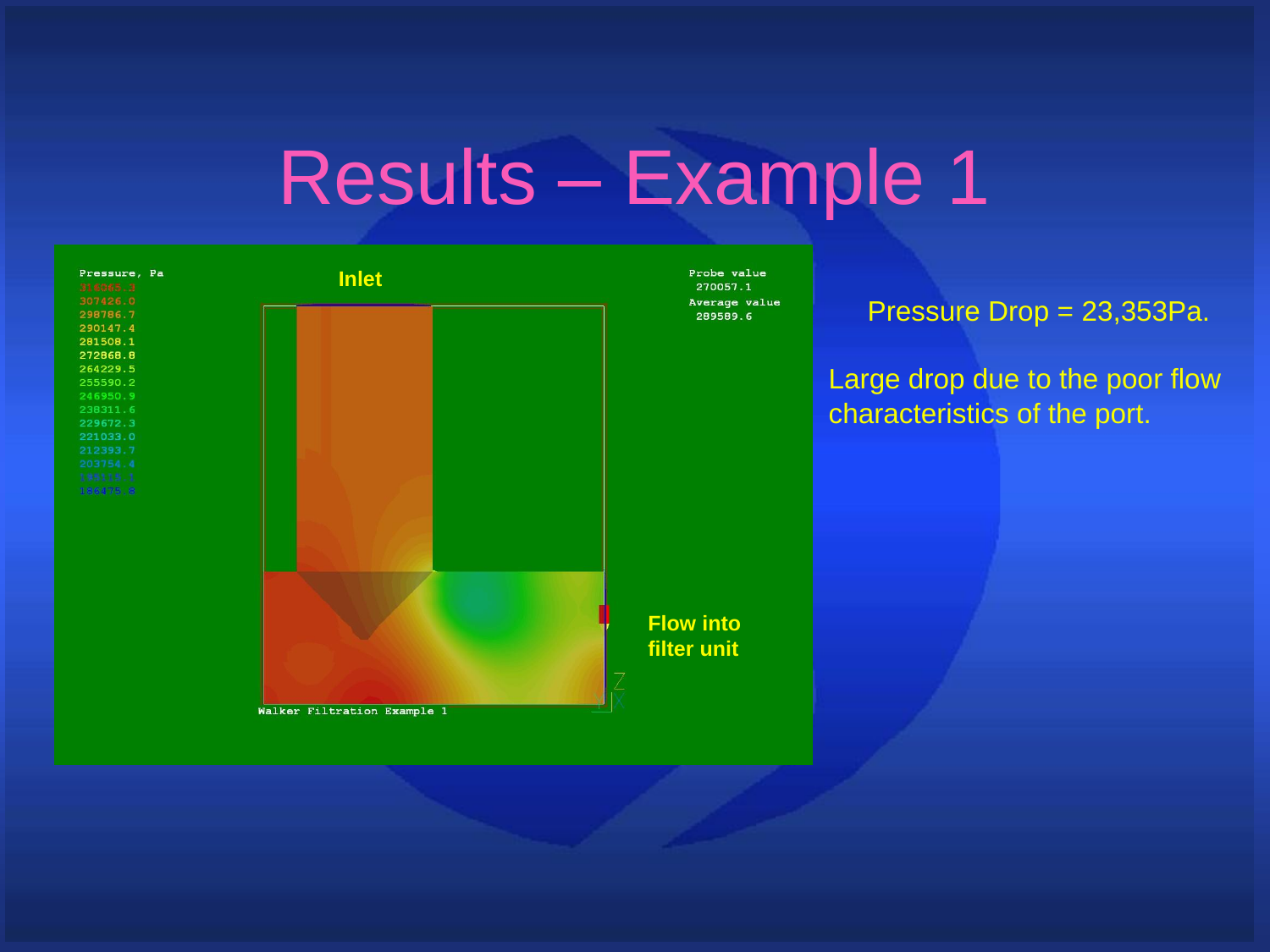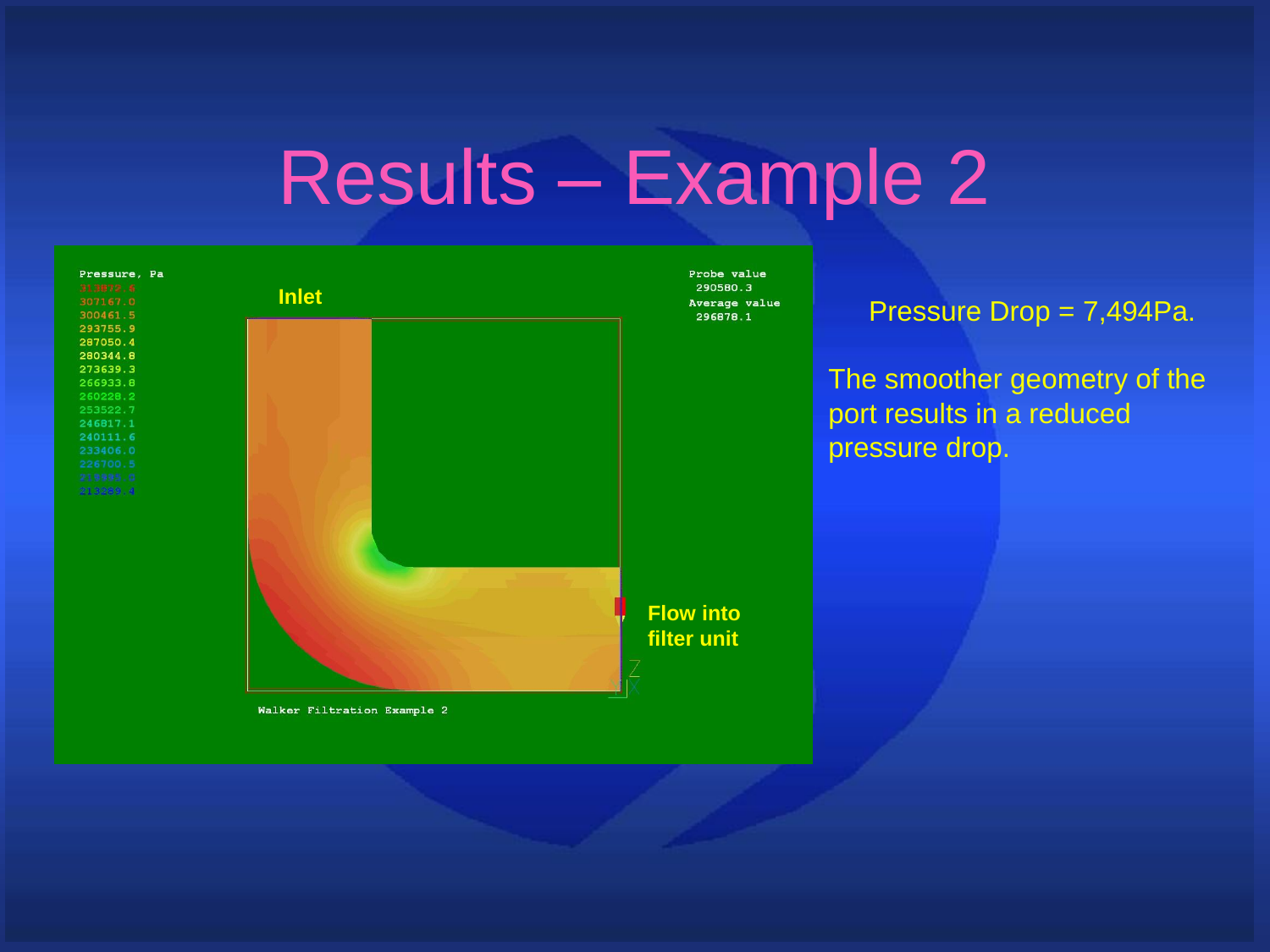

Walker Filtration Example 3

on turbulence.

288028.2 Average value 291349.3

#### Pressure Drop = 14,065Pa.

Although still an improvement on Example 1, the introduction of the vane has increased the pressure drop when compared to Example 2. This is probably due to the reduction in swept volume of the port due to the presence of the vane.

The position and profile of the vane(s) will also influence the flow rate, together with its effect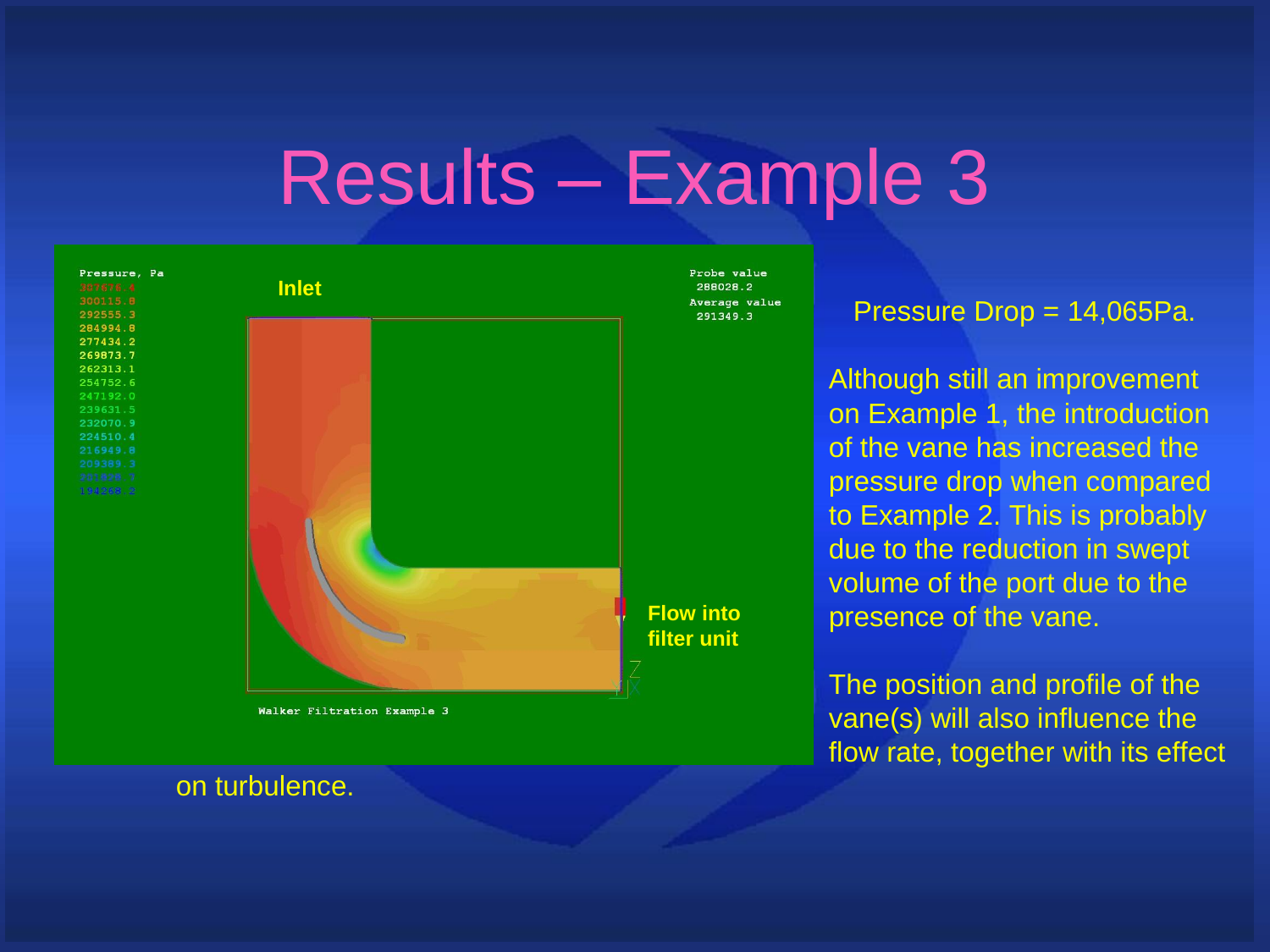

Pressure Drop = 7,558Pa.

An attempt has been made to compensate for the presence of the vane by increasing the port size. This has improved the pressure drop and is close to that of Example 2.

This suggests that care is needed if the introduction of a turning vane(s) is to have a real benefit. Additional analysis is required to assess the effect on turbulence reduction, number of vanes, vane size, and position.